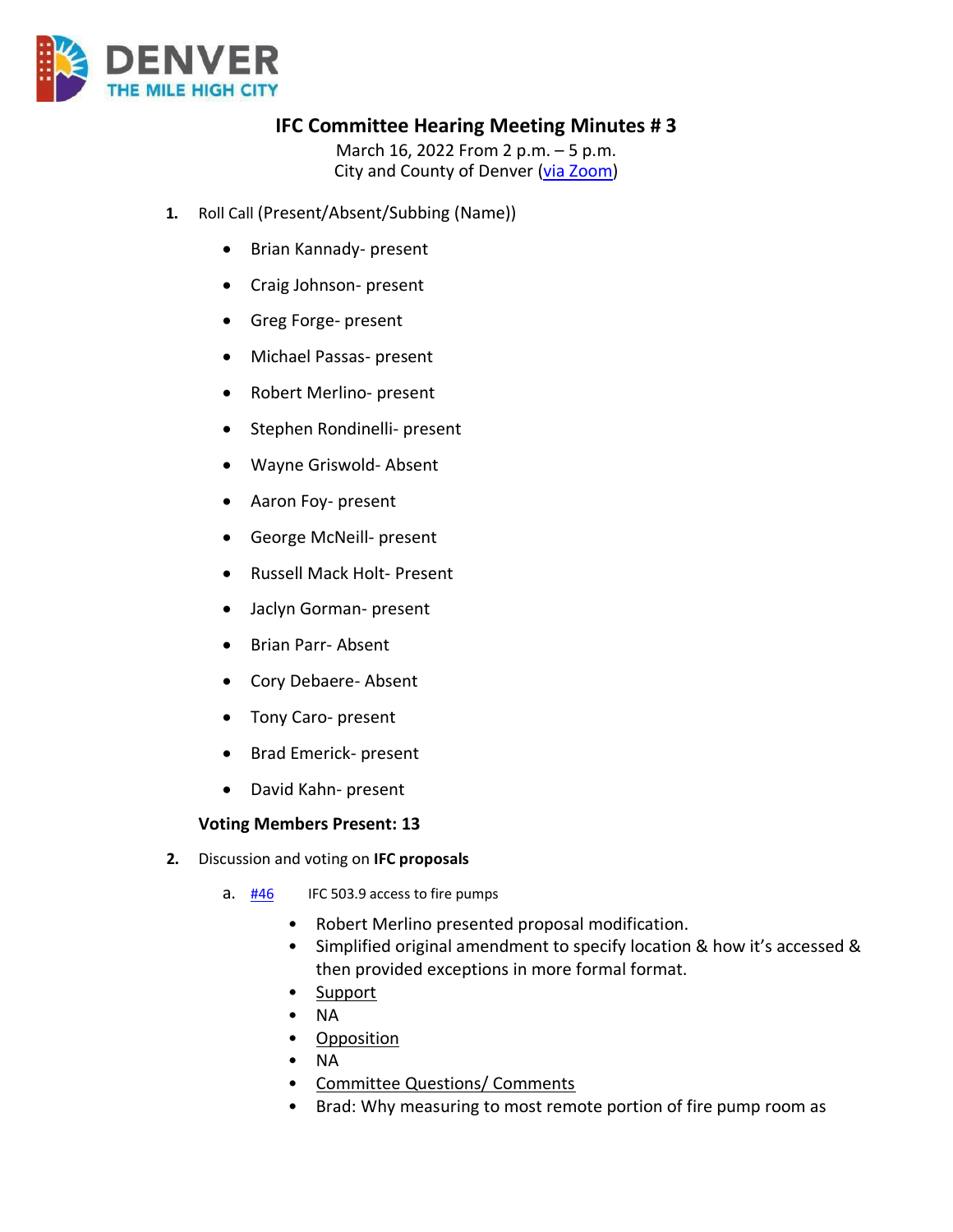opposed to the door?

- Robert: Could create a loophole where a door is put in an odd location just to meet this requirement. Measuring to pump itself could also motivate architect to locate pump first. Most remote portion of room is more consistent with how distances are measured in codes.
- Michael: Generous fire pump room is about 20x20ft. so if 20ft to the room, that's 40 ft total. The previous version wasn't well reasoned, but it was 25ft after you exit the stair. If there's an existing building & the fire pump needs to be replaced, is approval of the location of the pump required?
- Robert: if replacing a fire pump like for like, you don't have to do anything to the room. If you are upgrading the pump to a larger size, then you do have to meet requirements for the room. Based on how this is written now.
- Michael: Agrees if there is a significant remodel.
- Shaunna: This language says "preplanned & approved", which may mean it could be approved without upgrades.
- Brad: If I have a two-story building, the pathway doesn't have to be rated at all, based on this language.
- Tony: 4 stories or less have to be 1 hr rated, for stairways and enclosures.
- Brad: Is that the intent? If you have a 2 story building, do you need rated path to the fire pump?
- Tony: The intent was if 4 stories or less, want 1 hr, more stories is 2 hrs. Not sure it reads that way right now.
- Brad: Maybe it should just state that intent so it's not misinterpreted.
- Support (Rebuttal)
- John Woycheese: Noting that a two-story building would be a 3 story building if there is a subgrade fire pump. And the original intent was not to say the fire rating we're looking for, it's what the building would require for interior stairways. Concept was to match the egress capabilities so the firefighters in the pump room would have an equal opportunity to exit the pump room.
- Committee Questions/ Comments
- Tony: This topic needs a lot of detail because it's being designed by architects, so don't want it to be too simple.
- Michael: 80ft seems like a good distance to the remote portion of the room.
- Brad: This means an architect would likely put a small room at the end of a long hallway. Would rather see a larger room closer to the exterior.
- Brian: Is this measured horizontally, or with rise too?
- Tony: If we make the length larger, then we're moving away from the intent to keep the firefighters close to the exit. How about 75ft? Does that make it closer to meet everyone's needs?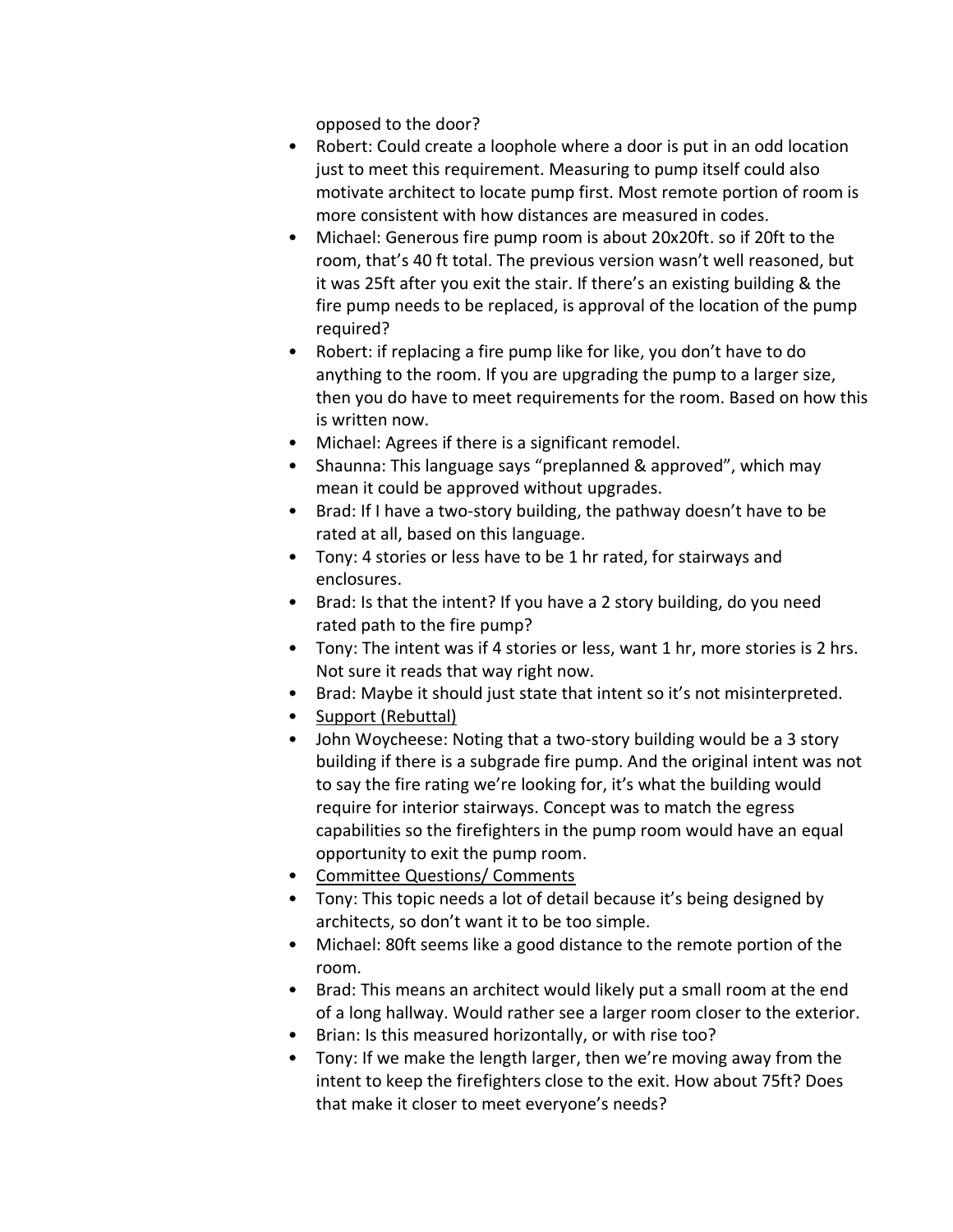- Brian: 75ft would work for the project that is sitting on my desk.
- Stephen: thinks 75ft is a good number, we need to remember that we are going to be asked how we arrived at that number. 25ft from exterior to stair, 25ft of vertical, 25ft through room.
- Brian: Does this mean there has to be a door at the end of the stair to the fire pump room?
- Brad: ICC ruled on that & pretty sure they ruled don't need a door there.
- Tony: The unfortunate portion is that corridors can drop to 30 min rating depending on occupancy load. So thinks we should just say anything low-rise should be 1 hr & high-rise should be 2 hr. Both the pump room and route to get there. From NFPA20.
- Stephen: suggests we put from NFPA20 & the requirements in this code so the designer doesn't have to look up NFPA20.
- Shaunna: What does NFPA20 say?
- Tony: The exact wording is: Fire pump units serving high-rise…2 hr construction. Non-highrise bldgs. in accordance with table that depends on sprinkled or partially-sprinkled.
- Shaunna: Travel path from exterior to fire pump room must match the room?
- Stephen: Use "exit passageway"? Have in the past told architects couldn't connect the pathway to an exit passageway.
- Opposition (Rebuttal)
- NA
- Motion: Tony: Motion to approve as modified by on screen
- 2<sup>nd</sup> Motion: Stephen: Seconds Motion to approve as modified
- **Vote: Failed** (4 for, 8 against)
- Motion: Brad: Motion to table to April 13<sup>th</sup> meeting, Brad will modify in mean time with Robert, Tony & Glenn.
- 2<sup>nd</sup> Motion: Greg: Seconds Motion to table
- **Vote: Pass to table** (11 for, 1 against)
- b.  $\frac{H6}{H6}$  IFC 903.3.11 Pre-action
	- John Woycheese presented proposal.
	- Support
	- NA
	- Opposition
	- NA
	- Committee Questions/ Comments
	- Robert: last sentence- insulation …shall be subject to approval of fire official, what's the point of leaving it up to approval when double interlock action systems are allowed per the language right above.
	- John: What used to be 907.672 has been moved up to the section on pre-action systems, without modification of the language.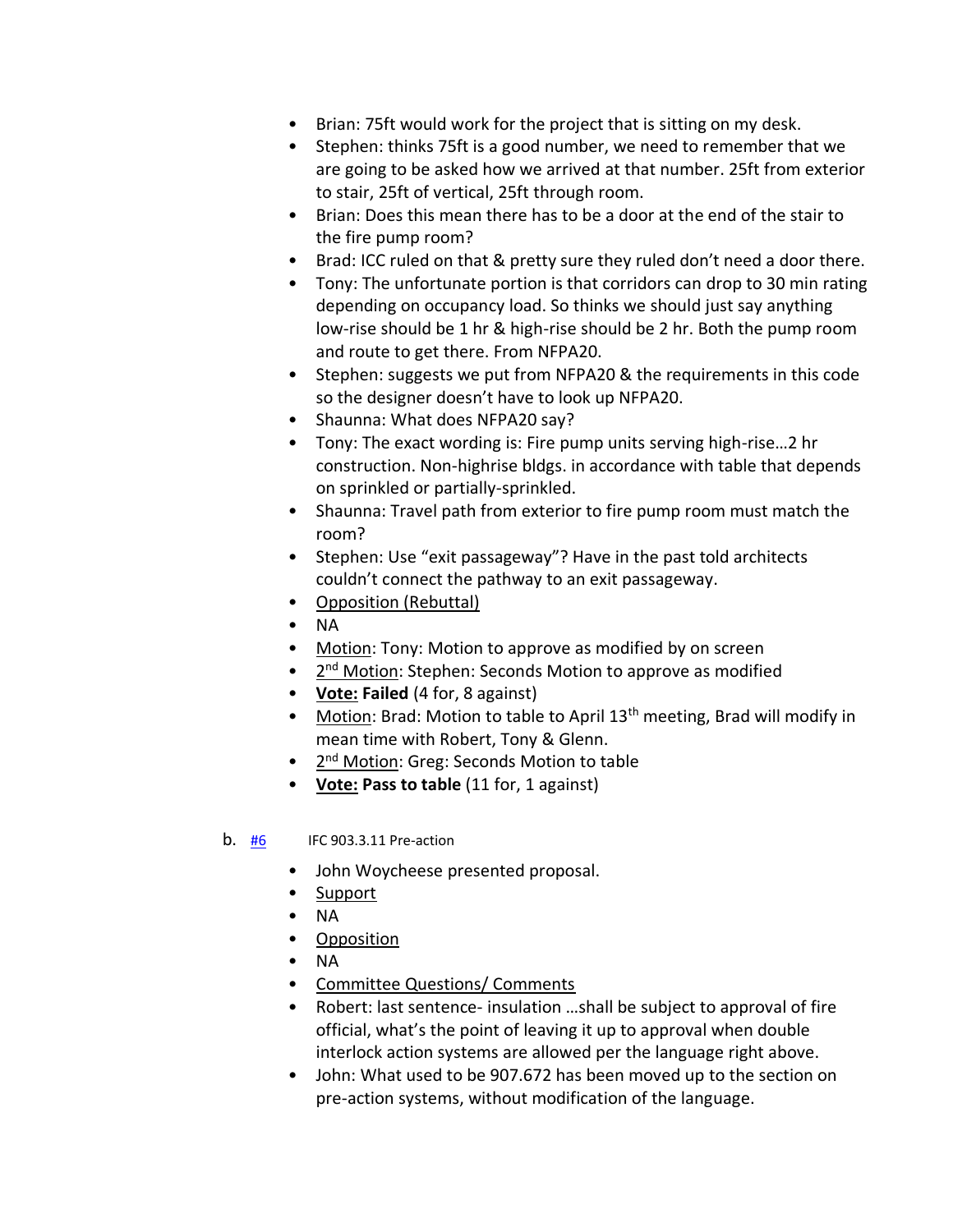- George: this is acknowledging the 3 types of systems & double interlock requires additional approval from the Fire official.
- Tony: has only allowed double interlock for freezer systems, for 20+ years in Denver.
- Brad: will there be confusion about submittal requirements being in the suppression language?
- John: it's duplicated in all the sections.
- George: feels like this is step in the right direction. As long as the references back and forth are correct, it gets the protection and alarm folks on the same page.
- Brian: does it make sense to say double-interlock is only allowed in freezer applications?
- Stephen: Even in some freezer applications it's not been permitted, so that's why the language right now says subject to approval.
- Brian: 2011 code specified it's allowed in freezers, but since has been changed to per approved by fire code official.
- Support (Rebuttal)
- Opposition (Rebuttal)
- NA
- Motion: George: Motion to approve as submitted
- 2<sup>nd</sup> Motion: Stephen: Seconds Motion to approve as submitted
- **Vote: Pass to approve** (12 for, 0 against)
- c. [#42](https://www.denvergov.org/files/assets/public/community-planning-and-development/documents/ds/building-codes/code-adoption/amendment-proposals/ifc/ifc_903.3.12.pdf) IFC 903.3.12 Master PRV at risers
	- Tony Caro presented proposal.
	- Support
	- NA
	- Opposition
	- NA
	- Committee Questions/ Comments
	- Robert: asked Tony to clarify where he is seeing this & how it's arranged
	- Tony: common in open garages, but more recently used in occupied plates with a riser up the floors. One master PRV at the base of the riser. Seen it in 20 story buildings. With zone controls. So every time the component needs services or testing, the system for the whole building is out. And fire watch for the 20 story building is tough on the fire dept.
	- Robert: Agrees this is bad design, but has cost concerns initially and ongoing for maintenance testing. Not crazy about the wording and would need significant rewrite to make it palatable.
	- Tony: one the cost side, the standard in Denver has been a PRV on every floor. So feels like cost is similar either way. But certainly cost savings by using 1 PRV for the whole building.
	- George: When he first reviewed this, it felt more generic, but now that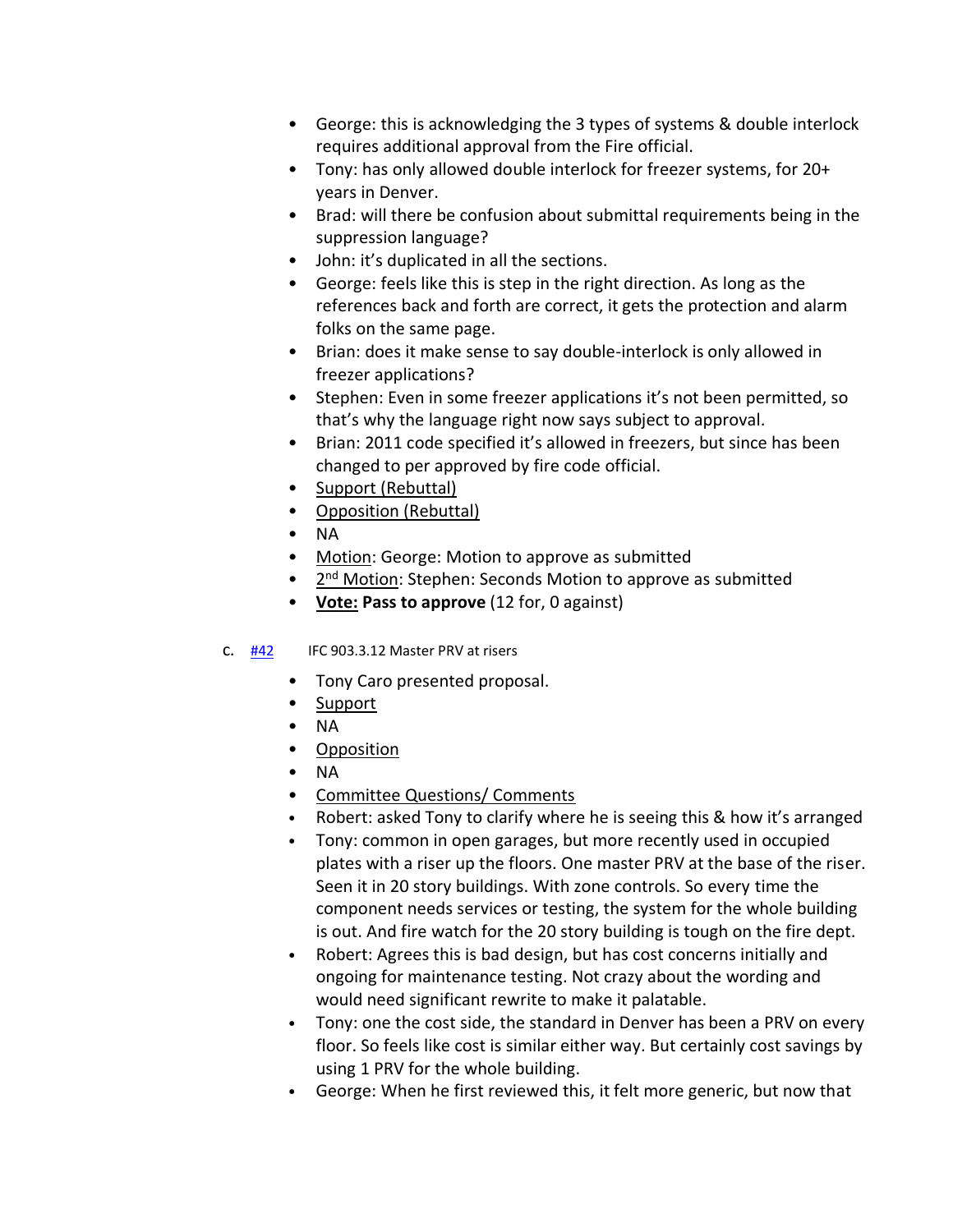he hears the proposal he understands master PRV is referring to a single PRV for the whole building.

- Robert: sees master PRV upstream from the dry valves, but hasn't seen one PRV for the whole building.
- Brian: prohibit
- Tony: Seeing this in the last 5 years, particularly in high-rises and it's not prohibited by code so that's the issue.
- Support (Rebuttal)
- Opposition (Rebuttal)
- NA
- Motion: Robert: Motion to table until April 13
- Robert: We can't table everything, we need to respond to what was presented. & it's ok to send it back for next time.
- Tony: we all agree this is bad design and that it needs to be addressed
- 2<sup>nd</sup> Motion: George: Seconds Motion to table and have Robert, Tony & George work on the language.
- Stephen: speaking in opposition to tabling- understands urgency and the issue of poor design & doesn't think word smithing will fix the issues.
- **Vote: Pass to table** (8 for, 3 against, 1 abstain)
- d. [#43](https://www.denvergov.org/files/assets/public/community-planning-and-development/documents/ds/building-codes/code-adoption/amendment-proposals/ifc/ifc_903.3.13.pdf) IFC 903.3.13 Modifications to old sprinkler systems
	- John Woycheese presented proposal.
	- Support
	- NA
	- Opposition
	- NA
	- Committee Questions/ Comments
	- Brad: where do the reduced values come from?
	- John: Done back in August, don't remember. Believe they were in the references that have been
	- Support (Rebuttal)
	- Opposition (Rebuttal)
	- NA
	- Motion: Robert: Motion to disapprove
	- 2<sup>nd</sup> Motion: Michael: Seconds Motion to disapprove.
	- Robert: NFPA already provides reduced values. This is a nationwide issue, not specific to Denver and should be addressed nationally if deemed appropriate. Not sure how the 30 years was chosen. No engineering basis for determining a Cvalue of a pipe.
	- Michael: Would like to add last week he visited a building with no ceiling and there was all different types of pipe. Not sure how anyone would determine age of pipe. In agreement with Robert.
	- John: To respond to comment about age: Typical expected age of a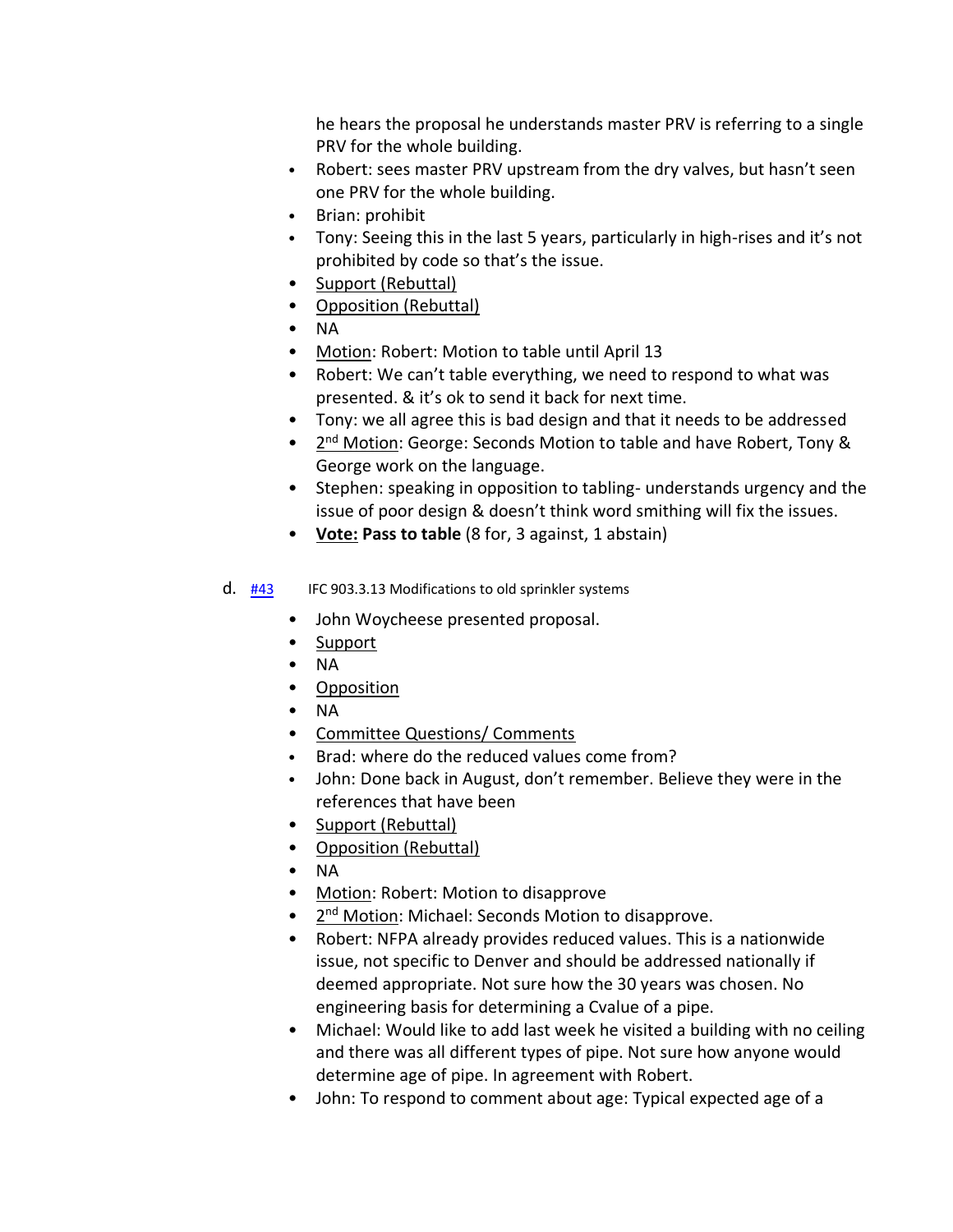sprinkler system is 30 years, so that's the reason 30 years was picked. The point is not each individual pieces of pipe, it's more about the age of the system. Denver has done engineering analysis on piping and that there has been corrosion expected regarding pipe diameter and surface roughness. NFPA requires an internal investigation every 5 years of sprinkler piping, but may not happen. So this would promote that investigation.

- Robert: in support of internal inspections, but doesn't think this is the way to go about that.
- Tony: would like to support john & this concept, a lot of the warehouses built in the 60s & 70s -very tedious and this section could be a middle of the road. The code does require full sprinkler testing after 50 years, and this has become more prevalent and a bigger problem recently. Stephen- supports motion for disapproval because this is language that belongs in NFPA as a standard and not as a requirement.
- **Vote: Pass to disapprove** (9 for, 3 against, 0 abstain)
- e. [#40](https://www.denvergov.org/files/assets/public/community-planning-and-development/documents/ds/building-codes/code-adoption/amendment-proposals/ifc/ifc_903.4.2.pdf) IFC 903.4.2 Alarms
	- John Woycheese presented proposal.
	- Support
	- NA
	- Opposition
	- NA
	- Committee Questions/ Comments
	- Brad: Helps clear up the code
	- Support (Rebuttal)
	- Opposition (Rebuttal)
	- NA
	- Motion: Brad: Motion to approve as submitted.
	- 2<sup>nd</sup> Motion: George: Seconds Motion to approve as submitted.
	- **Vote: Pass to approve** (12 for, 0 against, 0 abstain)
- f. [#54](https://www.denvergov.org/files/assets/public/community-planning-and-development/documents/ds/building-codes/code-adoption/amendment-proposals/ifc/ifc_903.4.3.pdf) IFC 903.4.3 Floor control valve
	- John Woycheese presented proposal.
	- Support
	- NA
	- Opposition
	- NA
	- Committee Questions/ Comments
	- Robert: Supports the change, helps clarify. May want one other change-Get rid of exception 2 & combine exception 1 into the main body of the text to further simplify. In the new bldg. code (2021 IBC), anywhere there are standpipes will require NFPA13.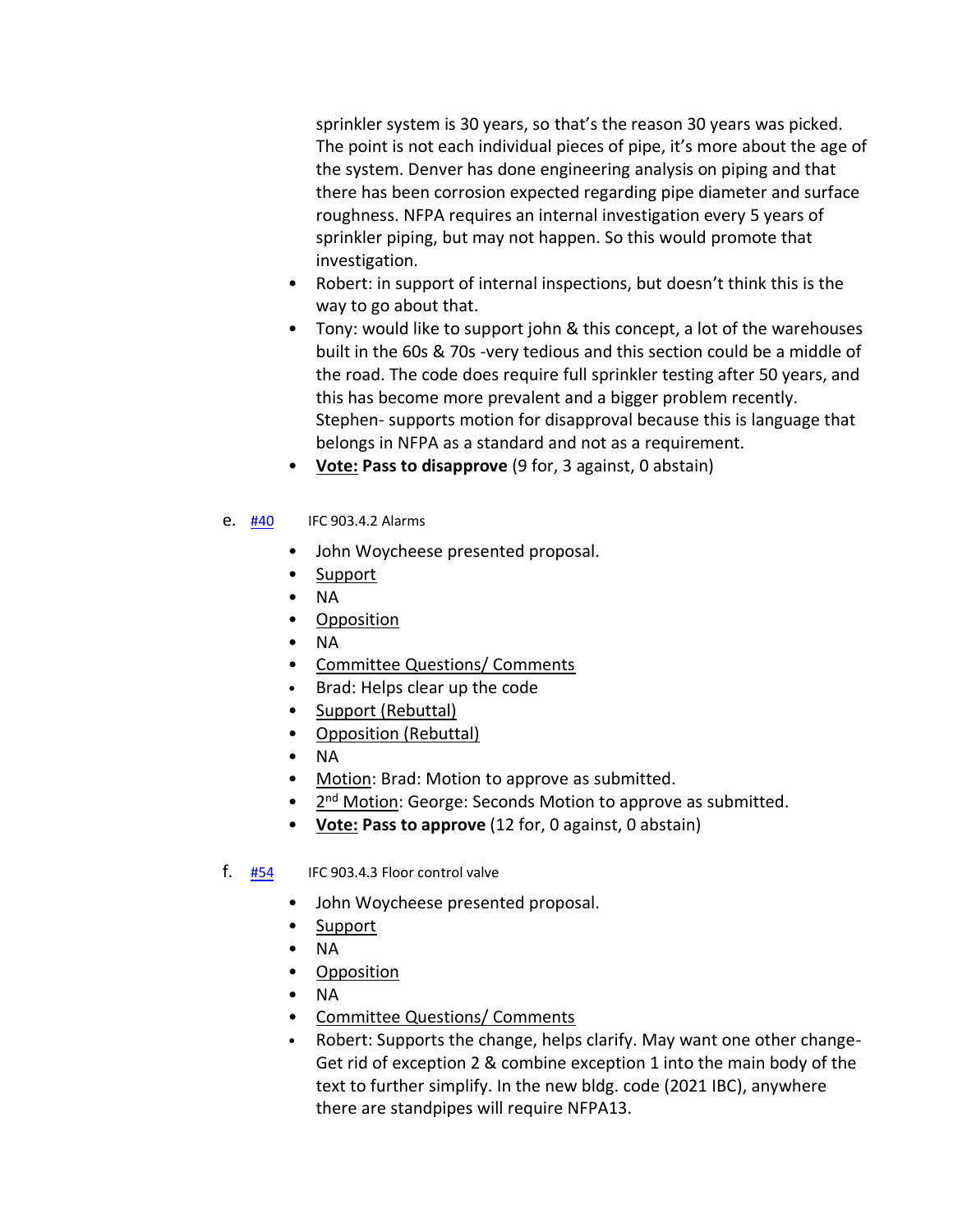John: works for him. But limitation is that small 4 story buildings would not be required to have standpipes because there is a square footage limitation. Understands the point of simplification, but doesn't think it hurts to have it in there.

- Support (Rebuttal)
- **Opposition (Rebuttal)**
- NA
- Motion: Robert: Motion to approve as submitted.
- 2<sup>nd</sup> Motion: Tony: Seconds Motion to approve as submitted.
- **Vote: Pass to approve** (12 for, 0 against, 0 abstain)

## g. [#47](https://www.denvergov.org/files/assets/public/community-planning-and-development/documents/ds/building-codes/code-adoption/amendment-proposals/ifc/ifc_904.13.1.pdf) IFC 904.13.1 Manual activation

- Tony Caro presented proposal.
- Support
- NA
- Opposition
- NA
- Committee Questions/ Comments
- Robert: Supports the change, helps clarify. May want one other change-Get rid of exception 2 & combine exception 1 into the main body of the text to further simplify. In the new bldg. code (2021 IBC), anywhere there are standpipes will require NFPA13.

John: works for him. But limitation is that small 4 story buildings would not be required to have standpipes because there is a square footage limitation. Understands the point of simplification, but doesn't think it hurts to have it in there.

- Support (Rebuttal)
- Opposition (Rebuttal)
- NA
- Motion: Brad: Motion to approve as submitted.
- 2<sup>nd</sup> Motion: Russel Mack Holt: Seconds Motion to approve as submitted.
- Glenn: remove the one in the main body
- John: agrees with motion as modified.
- Brad: with that change, the manual activation device has to be outside the cooking area for the code official to approve. Has worked on projects where the location didn't meet this 10ft. Removing it constrains the fire code officials ability to choose. So recommends keeping the two exceptions.
- **Vote: Pass to approve** (13 for, 0 against, 0 abstain)
- h. [#12](https://www.denvergov.org/files/assets/public/community-planning-and-development/documents/ds/building-codes/code-adoption/amendment-proposals/ifc/ifc_905.3.1.pdf) IFC 905.3.1 Standpipes
	- John Woycheese presented proposal.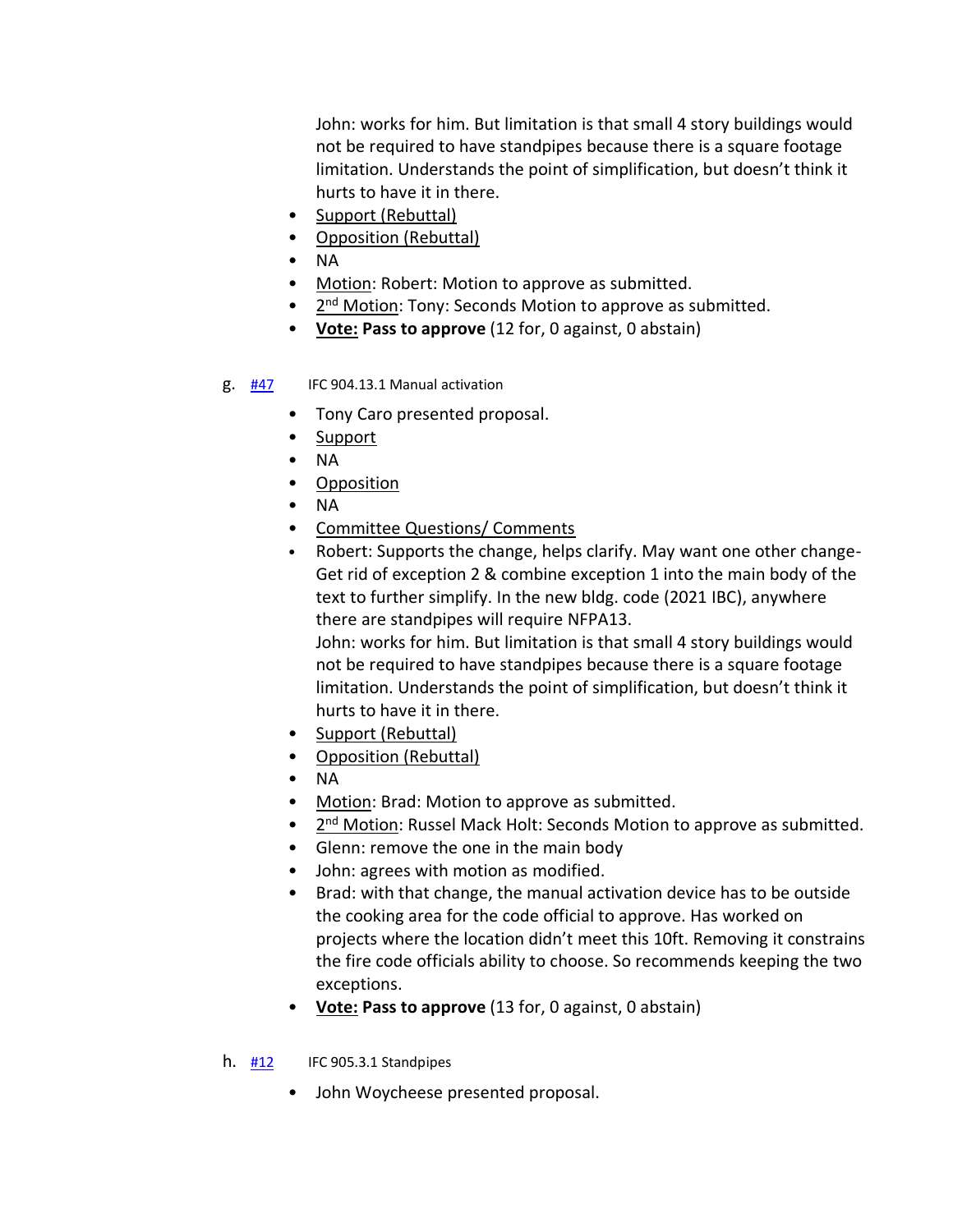- Support
- NA
- Opposition
- NA
- Committee Questions/ Comments
- Stephen: so this would mean no 1.5" connections?
- John: could use a coupling to connect a 1.5" hose to 2.5".
- Tony: it's class II standpipes for occupant use. Now we have a 2.5" outlet & crews can use a reducer if they'd like.
- Glenn: exceptions part comes from current amendments & also amending base model code 905.3.1 When it's final, if approved, it will be clear to the reader the exceptions are deleted, but they are moved.
- Support (Rebuttal)
- Opposition (Rebuttal)
- NA
- Motion: Tony: Motion to approve as submitted.
- 2<sup>nd</sup> Motion: Michael Passas: Seconds Motion to approve as submitted.
- **Vote: Pass to approve** (13 for, 0 against, 0 abstain)

#### i. [#15](https://www.denvergov.org/files/assets/public/community-planning-and-development/documents/ds/building-codes/code-adoption/amendment-proposals/ifc/ifc_907.2.1.3.pdf) IFC 907.2.1.3 Egress illumination

- John Woycheese presented proposal.
- Support
- NA
- Opposition
- NA
- Committee Questions/ Comments
- George likes that it cleans it up
- Support (Rebuttal)
- Opposition (Rebuttal)
- NA
- Motion: George: Motion to approve as submitted.
- 2<sup>nd</sup> Motion: Tony: Seconds Motion to approve as submitted.
- **Vote: Pass to approve** (13 for, 0 against, 0 abstain)

#### j.  $\frac{#65}{}$  $\frac{#65}{}$  $\frac{#65}{}$  IFC 907.2.13.6 Elevator status control panels

- Mike Stewart presented proposal.
- Support
- NA
- Opposition
- NA
- Committee Questions/ Comments
- Russell: Thinks should add 12. ATS emergency power transfer light for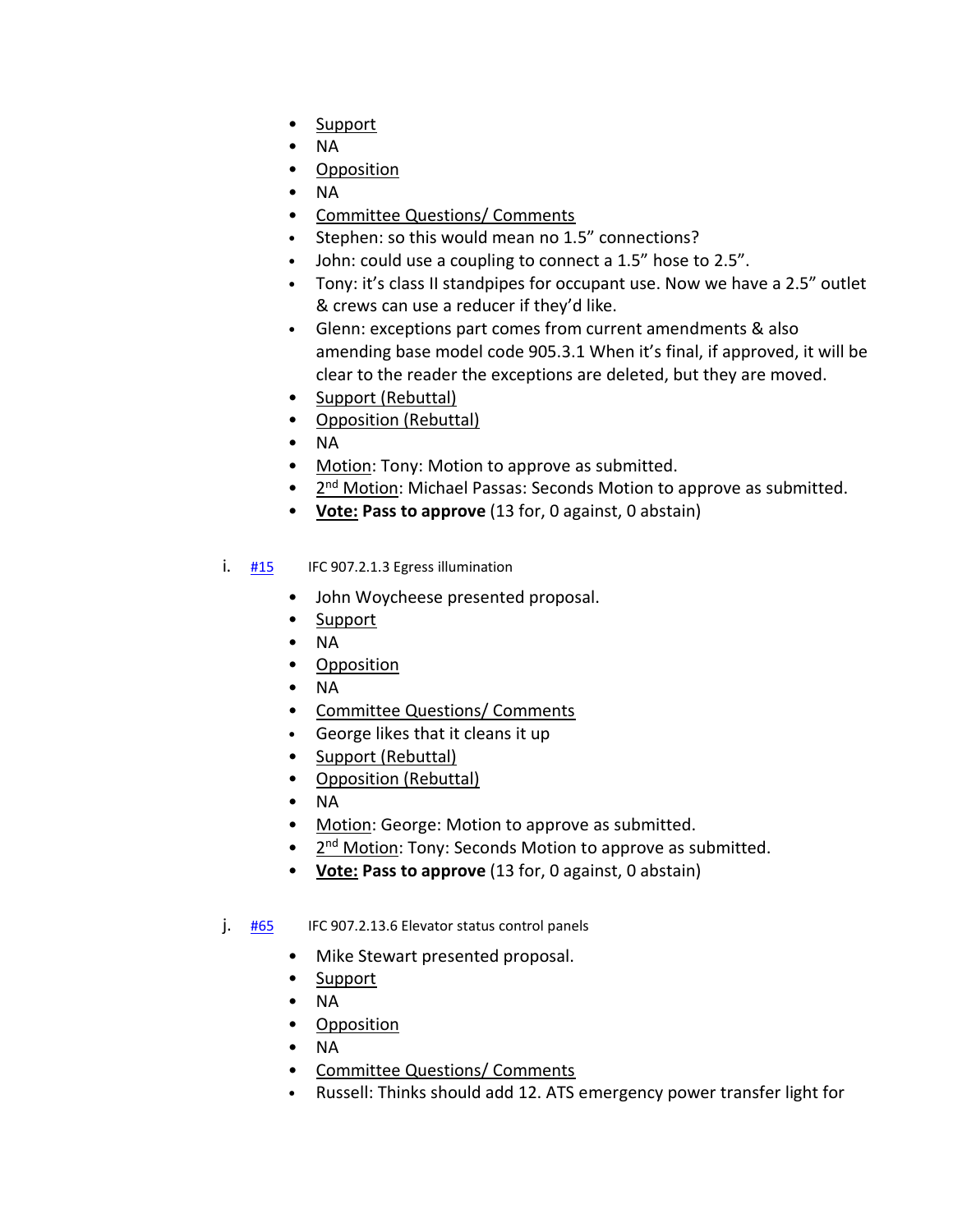emergency power to the proposal so the panel would indicate when it goes from building power to emergency power.

- Brad: Probably shouldn't use ATS, should use Automatic Transfer Switch
- Tony: already receiving that signal
- Russell: fire fighters are looking to see when transfer happens.
- Tony: there is a generator panel next to the emergency panel, so think we're already getting this.
- Russell: This would show the elevators are transferring to emergency power.
- Tony: How will this be accomplished? There is a single signal for the building moving to emergency power. So why would the elevators be any different since they are getting their power from the same bldg. system.
- Greg: this is for new equipment, correct? Agree with Tony, this seems like a bit of an overkill.
- Russell: Yes, for new equipment. If we want to educate the fire inspectors to look at the correct indicator light, that would work, but this has been a real issue the last few years.
- Glenn recommends using "include" instead of "add".
- Russell: okay
- Greg: what will this do to the size of the panel? Will this take up more space?
- Russell: This will add inscription, a light that will come on when the elevators switch over.
- Greg: verbiage would be open & then lit or unlit?
- Mike: yah.
- Greg: Does ASME give direction for what the verbiage should be? To avoid elevator mfgs having different verbiage.
- Mike: No, ASME doesn't give language. Not too concerned on language, the idea is when lit, the doors need to be fully open.
- Support (Rebuttal)
- $\bullet$  NA
- Opposition (Rebuttal)
- NA
- Motion: Russell: Motion to approve as modified.
- 2<sup>nd</sup> Motion: George: Seconds Motion to approve as modified.
- Tony: If we're going to include item 12, need to correct the language. Dictated language to Shaunna. Concerned we're creating more work for inspectors, because the life safety inspectors are already looking. & where does it end if we add lights for each component.
- **Vote: Fails** (4 for, 8 against, 1 abstain)
- Motion: George: Motion to approve as submitted.
- 2<sup>nd</sup> Motion: Michael: Seconds Motion to approve as submitted.
- **Vote: Passes as submitted** (12 for, 1 against, 0 abstain)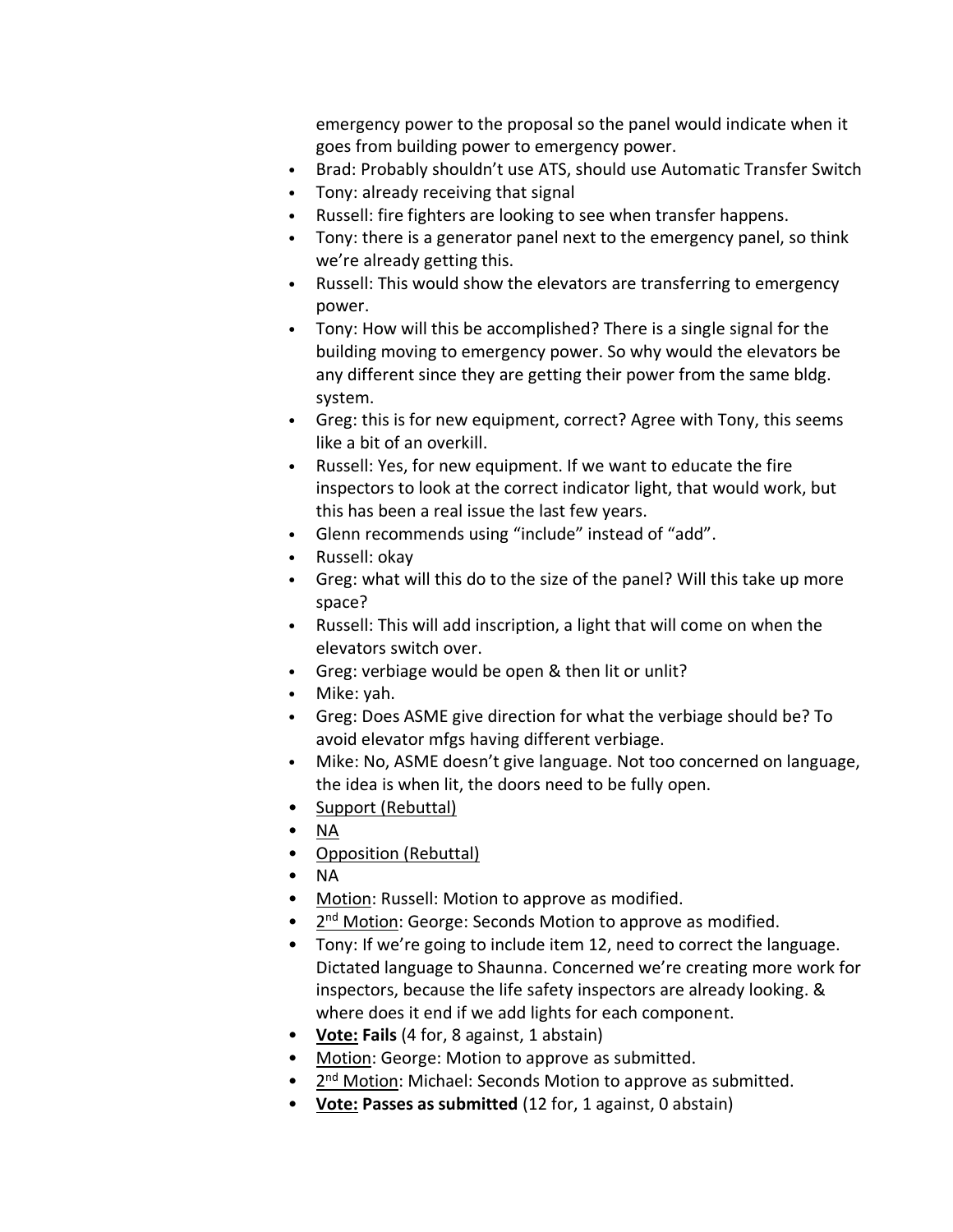- k. [#60](https://www.denvergov.org/files/assets/public/community-planning-and-development/documents/ds/building-codes/code-adoption/amendment-proposals/ifc/ifc_903.3.9-and-907.3.3.pdf) IFC 903.3.9 and 907.3.3 Elevator Sprinklers and Detection
	- John Woycheese presented proposal.
	- Support
	- NA
	- Opposition
	- NA
	- Committee Questions/ Comments
	- George: two numbers from 190-200, did you verify it doesn't need to be 205?
	- John: section 903 or 907 referenced 190 and 200 degree. Did do research that there are several devices within that range, but didn't do research to see if above 200 would be required. Wanted to make sure there were several devices by different manufacturers within that range. Can't have two heat detectors, if requires recall & shunt, must have smoke detectors.
	- Tony: Would be important to clarify to the committee that Denver has removed stand along method for dealing with elevators. This more closely aligns with NFPA and national standards.
	- John: There are still some Denver specific nuances.
	- Robert: There are two references to NFPA13, would be easier to reference just NFPA and get rid of reference to section 936.
	- Support (Rebuttal)
	- Opposition (Rebuttal)
	- NA
	- Motion: Robert: Motion to approve as modified.
	- 2<sup>nd</sup> Motion: Tony: Seconds Motion to approve as modified.
	- Russell Mack Holt: What's the difference between smart heat and linear heat?
	- John: Linear heat allows testing to be conducted outside hoistway.
	- **Vote: Passes as modified** (13 for, 0 against, 0 abstain)

#### l. [#P44](https://www.denvergov.org/files/assets/public/community-planning-and-development/documents/ds/building-codes/code-adoption/amendment-proposals/ifc/ifc_907.3.3.2.pdf) IFC 907.3.3.2 Sprinklers

- Glenn presented proposal.
- Support
- NA
- Opposition
- NA
- Committee Questions/ Comments
- Brad: So this is suggesting removal of machine rooms?
- Glenn: No, just clarifying "machine rooms, machine spaces" otherwise